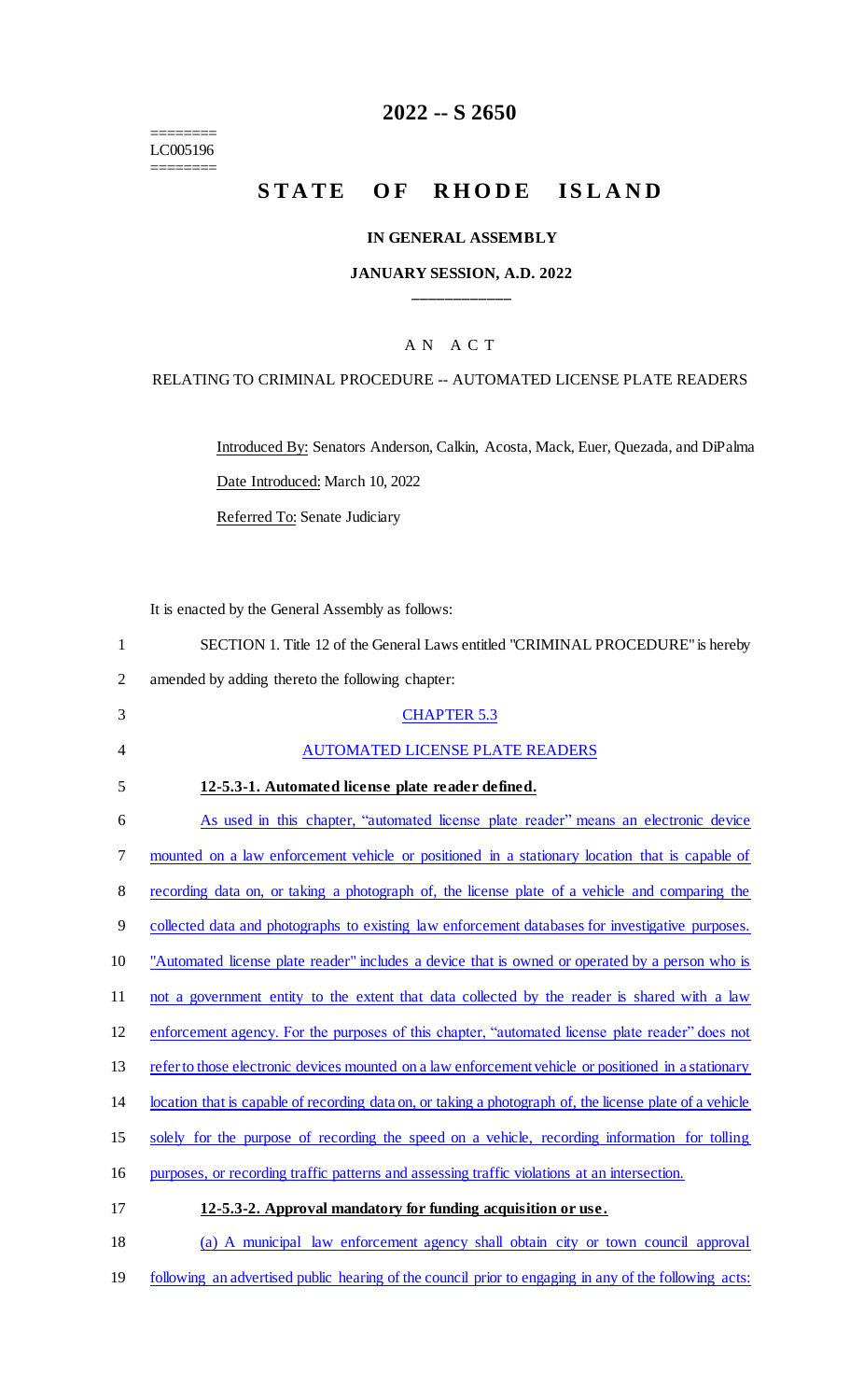| $\mathbf{1}$   | (1) Seeking funds for automated license plate readers, including, but not limited to,                    |
|----------------|----------------------------------------------------------------------------------------------------------|
| $\overline{2}$ | applying for a grant or soliciting or accepting state or federal funds or in-kind or other donations;    |
| 3              | (2) Acquiring or borrowing automated license plate readers, whether or not that acquisition              |
| 4              | is made through the exchange of monies or other consideration; or                                        |
| 5              | (3) Soliciting proposals for or entering into an agreement with any other person or entity               |
| 6              | to acquire, share, or otherwise use automated license plate readers or data therefrom.                   |
| 7              | (b) A state law enforcement agency shall adopt via rulemaking procedures pursuant to                     |
| 8              | chapter 35 of title 42 its policies and procedures relating to the operation of an automated license     |
| 9              | plate reader system prior to engaging in any of the following acts:                                      |
| 10             | (1) Seeking funds for automated license plate readers, including, but not limited to,                    |
| 11             | applying for a grant or soliciting or accepting state or federal funds or in-kind or other donations;    |
| 12             | (2) Acquiring or borrowing automated license plate readers, whether or not that acquisition              |
| 13             | is made through the exchange of monies or other consideration; or                                        |
| 14             | (3) Soliciting proposals for or entering into an agreement with any other person or entity               |
| 15             | to acquire, share, or otherwise use automated license plate readers or data therefrom.                   |
| 16             | 12-5.3-3. Regulated use of automated license plate readers.                                              |
| 17             | (a) Operation of and access to an automated license plate reader shall be for official law               |
| 18             | enforcement purposes only, and shall only be used to scan, detect, and identify license plate            |
| 19             | numbers for the purpose of identifying:                                                                  |
| 20             | (1) Stolen vehicles;                                                                                     |
| 21             | (2) Vehicles associated with wanted, missing, or endangered persons; or                                  |
| 22             | (3) Vehicles that register as a match within the National Crime Information Center.                      |
| 23             | (b) An automated license plate reader shall not be used for:                                             |
| 24             | (1) Photographing or recording or producing images of the occupants of a motor vehicle;                  |
| 25             | (2) Photographing or recording or producing images of further identifying features of a                  |
| 26             | vehicle, including, but not limited to, bumper stickers, paint color, or other unique aesthetic details; |
| 27             | (3) Photographing or recording or producing images of passersby or pedestrians, including                |
| 28             | the photographing, recording, or production of images which may identify biometric information           |
| 29             | about such passersby or pedestrians through the usage of facial, voice, iris, or other software;         |
| 30             | (4) In the absence of a judicial warrant, utilizing any photographs or records or images                 |
| 31             | produced through the implementation of the automated license plate reader for the purpose of             |
| 32             | identifying potentially associated vehicles or tracking the number of times that a specific vehicle      |
| 33             | has driven by the automated license plate reader over a certain period of time; or                       |
|                |                                                                                                          |

34 (5) Recording or otherwise capturing audio.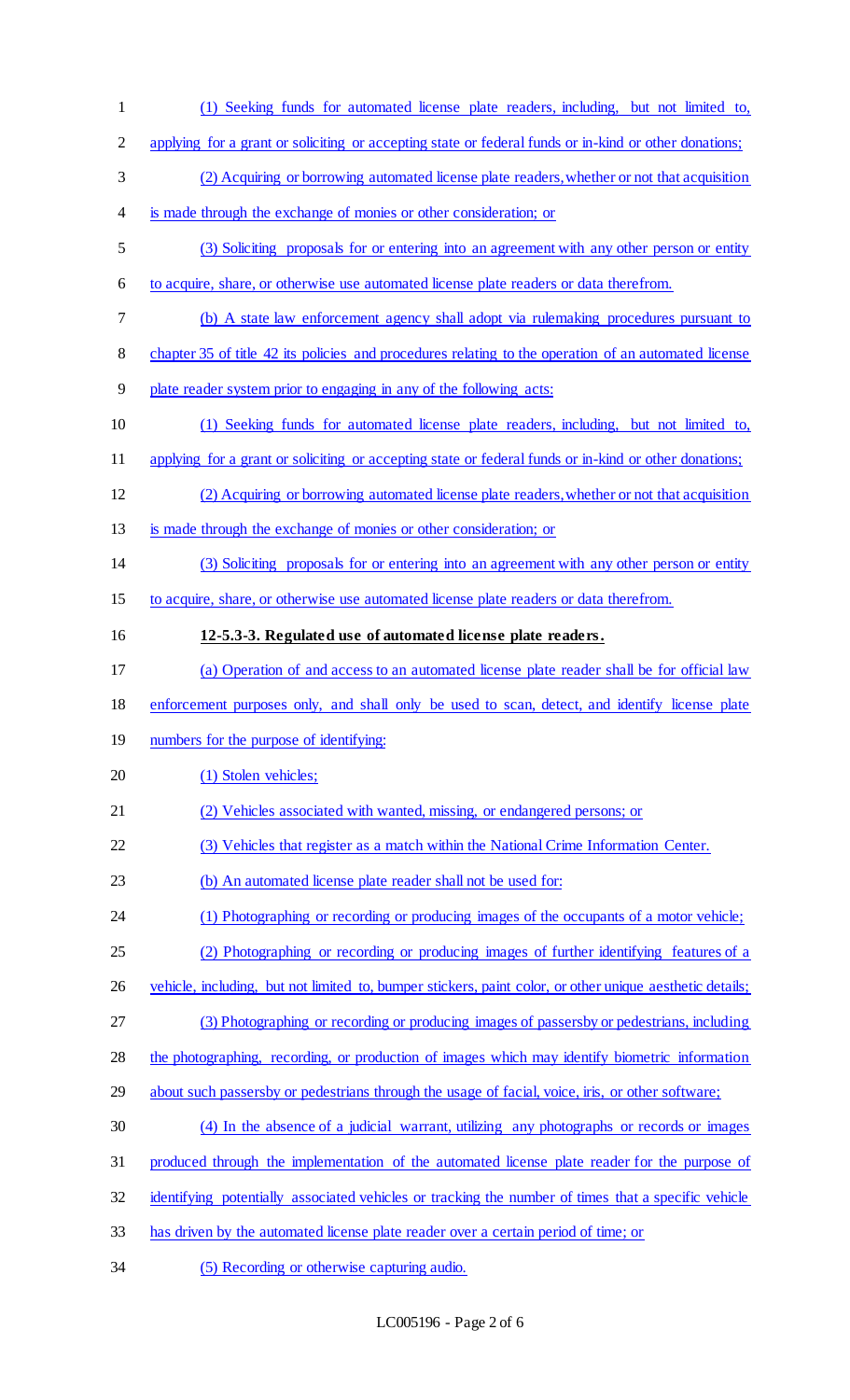(c) Prior to using an automated license plate reader, the municipal or state law enforcement agency that intends to use the technology shall register it with the department of public safety on forms approved by the director of the department of public safety, or designee. The director, or designee, in conjunction with the head of the law enforcement agency, shall certify that the automated license plate reader meets all requirements of this chapter and that the agency has a policy or policies in effect governing its use in accordance with this chapter and a documented training process for the officers that will use it. 8 (d) A positive match by an automated license plate reader alone shall not constitute reasonable suspicion as grounds for a law enforcement officer to stop the vehicle. Prior to stopping a vehicle based on identification within the automated license plate reader database, the officer shall immediately confirm visually that the license plate on the vehicle matches the image of the license plate displayed on the automated license plate reader and that the license plate number meets one of the criteria specified in subsection (a) of this section. (e) Records of license plates recorded by an automated license plate reader shall not be transmitted for any other purpose and shall be purged from the database or system within thirty (30) days of their capture in such a manner that they are destroyed and not recoverable, unless the identification of a license plate resulted in an arrest, a citation, or identified a vehicle that was the subject of a missing person or wanted broadcast, or remains the subject of an active investigation 19 to the extent authorized by this chapter, in which case the data on the particular license plate may be retained until final disposition of the matter. Captured license plate data obtained for the purposes identified in section (a) of this section shall not be used or shared for any other purpose. (f) A law enforcement officer shall be certified in automated license plate reader operation by the department of public safety prior to operating an automated license plate reader system. **12-5.3-4. Public log of use required.**  (a) A law enforcement agency that installs or uses any automated license plate reader must 26 maintain a public log of its use, to be updated on an ongoing monthly basis, containing but not limited to, the following information: (1) The aggregate number of vehicles on which data is collected for each month of use and a list of all state and federal databases with which the data were compared, unless the existence of the database itself is not public; (2) For each month of use, a breakdown of the number of vehicles in which the collected data identified a stolen vehicle or license plate, a warrant for the arrest of the owner of the vehicle, or any other basis for pursuing the owner or operator of a motor vehicle based on an identification generated in accordance with § 12-5.3-3(a);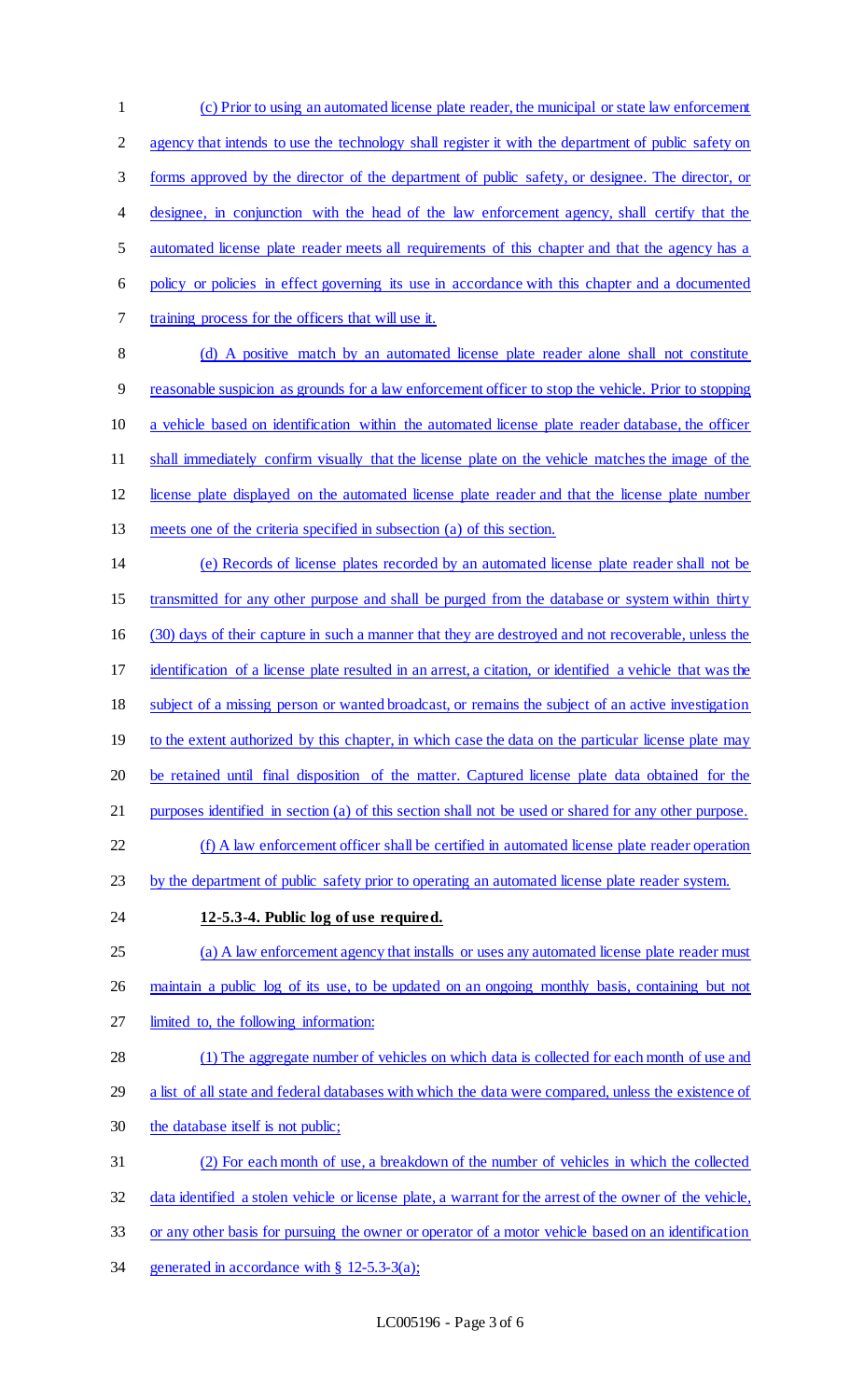- (3) The location at which any stationary or fixed location automated license plate reader
- 2 that is actively collecting data is installed and used;
- (4) A summary of complaints or concerns that were received during each month of active
- use about the automated license plate reader; and
- (5) Any instances of erroneous identification by the automated license plate reader.
- (b) The law enforcement agency must maintain a public list of current and previous
- locations for automated license plate readers, including dates at those locations, of any fixed
- stationary automated license plate readers used by the agency.
- 

# **12-5.3-5. Review of preexisting uses mandatory.**

- No later than one hundred twenty (120) days following the effective date of this chapter,
- any law enforcement agency seeking to continue the use of any automated license plate reader that
- was in use prior to the effective date, must commence an approval process in accordance with §§
- 12-5.3-2 and 12-5.3-3. If the continued use of the automated license plate reader has not been
- approved within one hundred eighty (180) days of its submission, the municipal entity or state
- agency shall cease its use of the automated license plate reader and the sharing of data therefrom
- unless and until such time as approval is obtained in accordance with this chapter.
- **12-5.3-6. Remedies and penalties.**

# (a) To ensure compliance with this chapter or to investigate complaints of misuse of 19 automated license plate readers, the attorney general or designee may examine and audit any automated license plate reader, a server used to store automated license plate reader data, and records pertaining to the use of an automatic license plate reader maintained by any state or municipal law enforcement agency. The attorney general may seek an injunction banning the use of automated license plate readers by an agency found to have used them in violation of this chapter

- 24 and take any other appropriate action necessary to prevent ongoing violations or deter future violations.
- (b) Any violation of this chapter, including, but not limited to, funding, acquiring, or
- utilizing automated license plate readers that has not been approved pursuant to this chapter or
- utilizing automated license plate readers in a manner or for a purpose that is not authorized herein,
- constitutes an injury and any person may institute proceedings for injunctive relief and declaratory
- relief, damages or evidence suppression in any court of competent jurisdiction.
- (c) A court shall award costs, damages, and reasonable attorneys' fees to a plaintiff who is
- a prevailing party in an action brought to enforce this chapter.
- (d) Any data or other information created or collected in contravention of this chapter, and 34 any data or information derived therefrom, shall be immediately deleted and destroyed, and may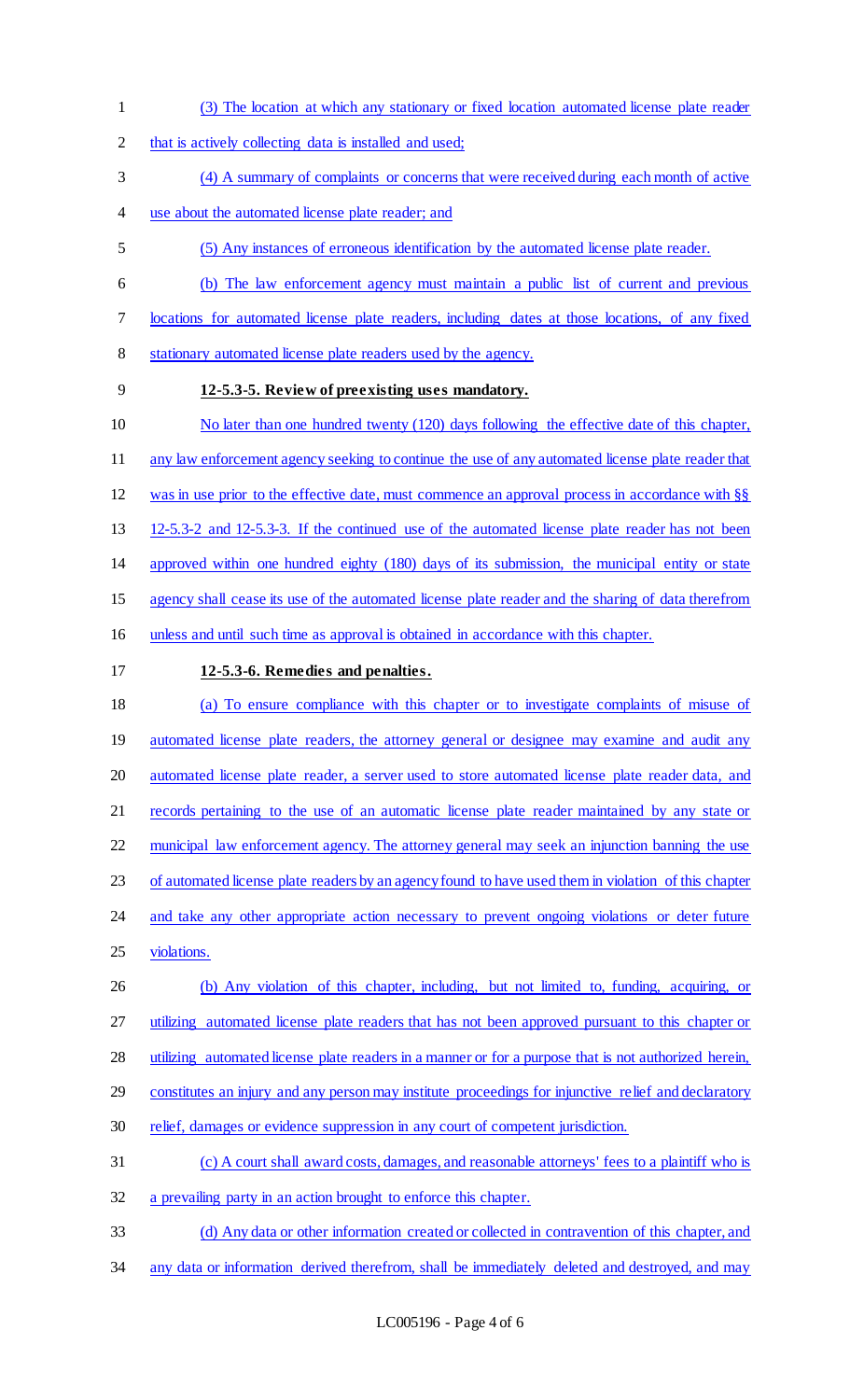- not be offered as evidence by any municipal or state governmental entity in any criminal or civil
- action or proceeding except as evidence of the violation of this chapter; or be voluntarily provided
- to another person or entity for use as evidence or for any other purpose.
- (e) Notwithstanding subsection (d) of this section, if, upon the discovery of data or other
- information that was created or collected in contravention of this chapter, it appears such data or
- information may be material to the defense in a criminal prosecution, a copy of the relevant,
- potentially material data or other information shall be turned over to the defendant before it is
- deleted and destroyed.
- 
- SECTION 2. This act shall take effect upon passage.

======== LC005196 ========